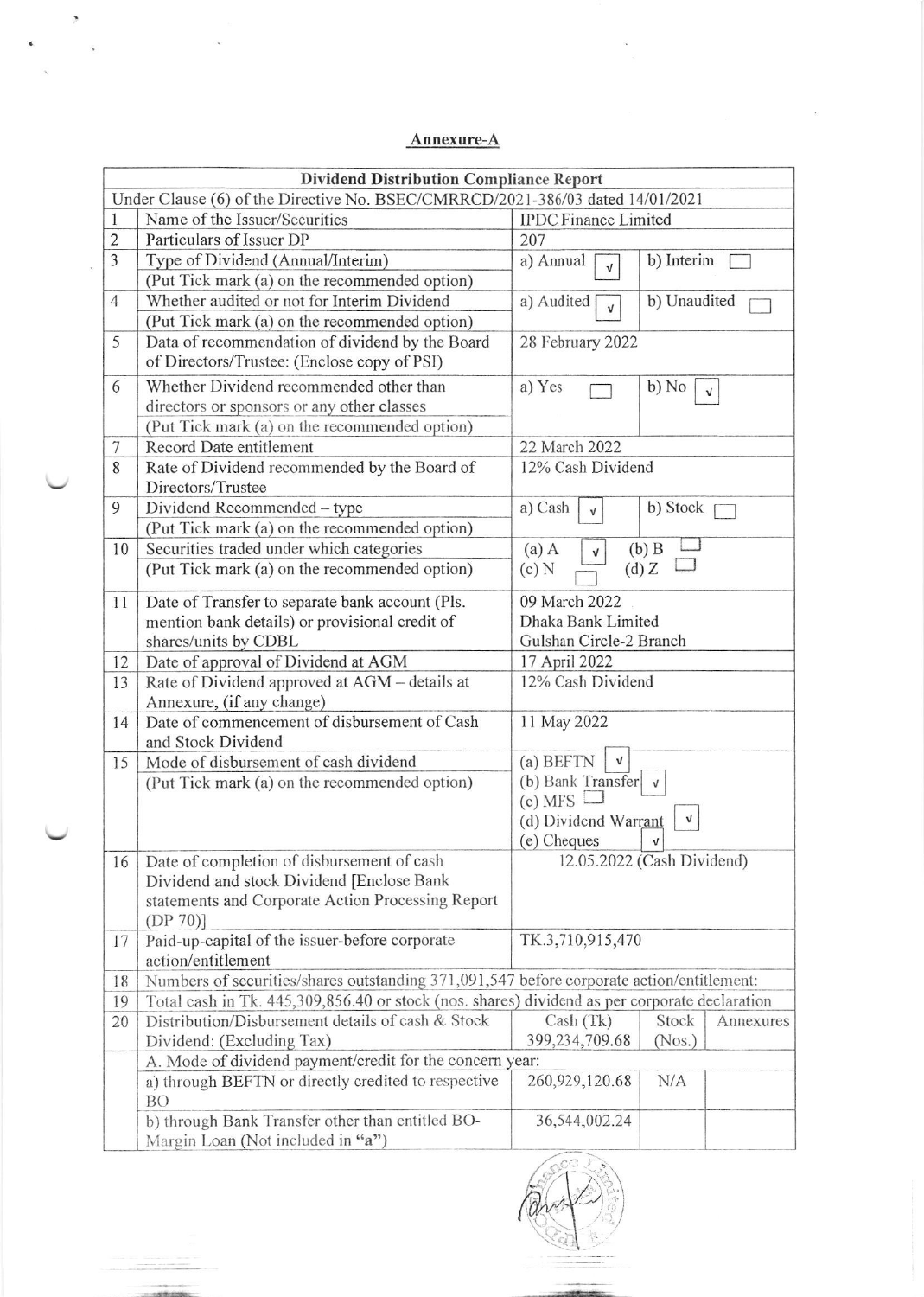|    | c) through Bank Transfer (transfer from Dhaka<br>Bank to Dhaka Bank which is not included "a &<br>$b^{33}$                                                                                                               | 4,285,889.28    |                  |  |  |  |
|----|--------------------------------------------------------------------------------------------------------------------------------------------------------------------------------------------------------------------------|-----------------|------------------|--|--|--|
|    | d) through Mobile Financial Service (MFS)                                                                                                                                                                                | Nil             |                  |  |  |  |
|    | e) through any other mode as approved by<br>Bangladesh Bank (Govt. Dividend paid through<br>Pay-order)                                                                                                                   | 97,431,852.00   |                  |  |  |  |
|    | f) through transfer to suspense Account for<br>dematerialized Shares (BO wise detailed with<br>reason should be maintained and submitted)                                                                                | Nil             |                  |  |  |  |
|    | g) through issuance of Dividend Warrant or issue of<br>shares to Suspense Account for non-dematerialized<br>securities                                                                                                   | 43,845.48       |                  |  |  |  |
| 21 | Total Dividend paid/credited for the concern year<br>(excluding tax deducted at source)                                                                                                                                  | 397,952,162.40  |                  |  |  |  |
| 22 | Total unpaid/undistributed Dividend/accrued during<br>the period (20-21) Return from BEFTN on<br>18.05.2022                                                                                                              | 1,282,547.28    |                  |  |  |  |
| 23 | Total unpaid/undistributed Dividend/accrued as on<br>1st day of Accounting year (as per Audited<br>Accounts)                                                                                                             | 1,623,309.00    |                  |  |  |  |
| 24 | Transfer to suspense Account for Demate Shares or<br>any other reasons during the concern year                                                                                                                           | Nil             |                  |  |  |  |
|    | A. Mode of Dividend Receipts/payment/credit for the previous years:                                                                                                                                                      |                 |                  |  |  |  |
|    | a) through BEFTN or directly credited to respective<br><b>BO</b>                                                                                                                                                         | Nil             |                  |  |  |  |
|    | b) through Bank Transfer (transfer from Dhaka<br>Bank to Dhaka Bank which is not included in "a")                                                                                                                        | Nil             |                  |  |  |  |
|    | c) through Mobile Financial Service (MFS)                                                                                                                                                                                |                 |                  |  |  |  |
|    | d) through any other mode as approved by<br>Bangladesh Bank.                                                                                                                                                             | Nil             |                  |  |  |  |
|    | e) through transfer to/from Suspense Account for<br>Demate Shares or any other reasons                                                                                                                                   | Nil             |                  |  |  |  |
|    | f) through issuance of Dividend Warrant or issue of<br>shares to Suspense Account for non-dematerialized<br>securities/shares/units                                                                                      | Nil             |                  |  |  |  |
|    | g) transfer of cash or stock to the Fund (Capital<br>Market Stabilization Fund) as prescribed or<br>directed by Commission after 3 years or forfeit of<br>share to Suspense Account for non-dematerialized<br>securities | 4,472,881(Cash) | 8,968<br>(Stock) |  |  |  |
| 25 | Total Dividend paid/credited for previous year<br>(excluding tax deducted at source):                                                                                                                                    | Nil             |                  |  |  |  |
| 26 | Total unpaid/undistributed Dividend for previous<br>years (23+24-25) Taka/Nos.                                                                                                                                           | 1,623,309.00    |                  |  |  |  |
| 27 | Grand Total of unpaid/undistributed Dividend (22 +<br>26)                                                                                                                                                                | 2,905,856.28    |                  |  |  |  |
|    | Aging of Grand Total of unpaid/undistributed<br>Dividend for previous years                                                                                                                                              |                 |                  |  |  |  |
| 28 | More than 3 years; Balance (Up to 3 years)                                                                                                                                                                               | 1,623,309.00    |                  |  |  |  |

I

mont